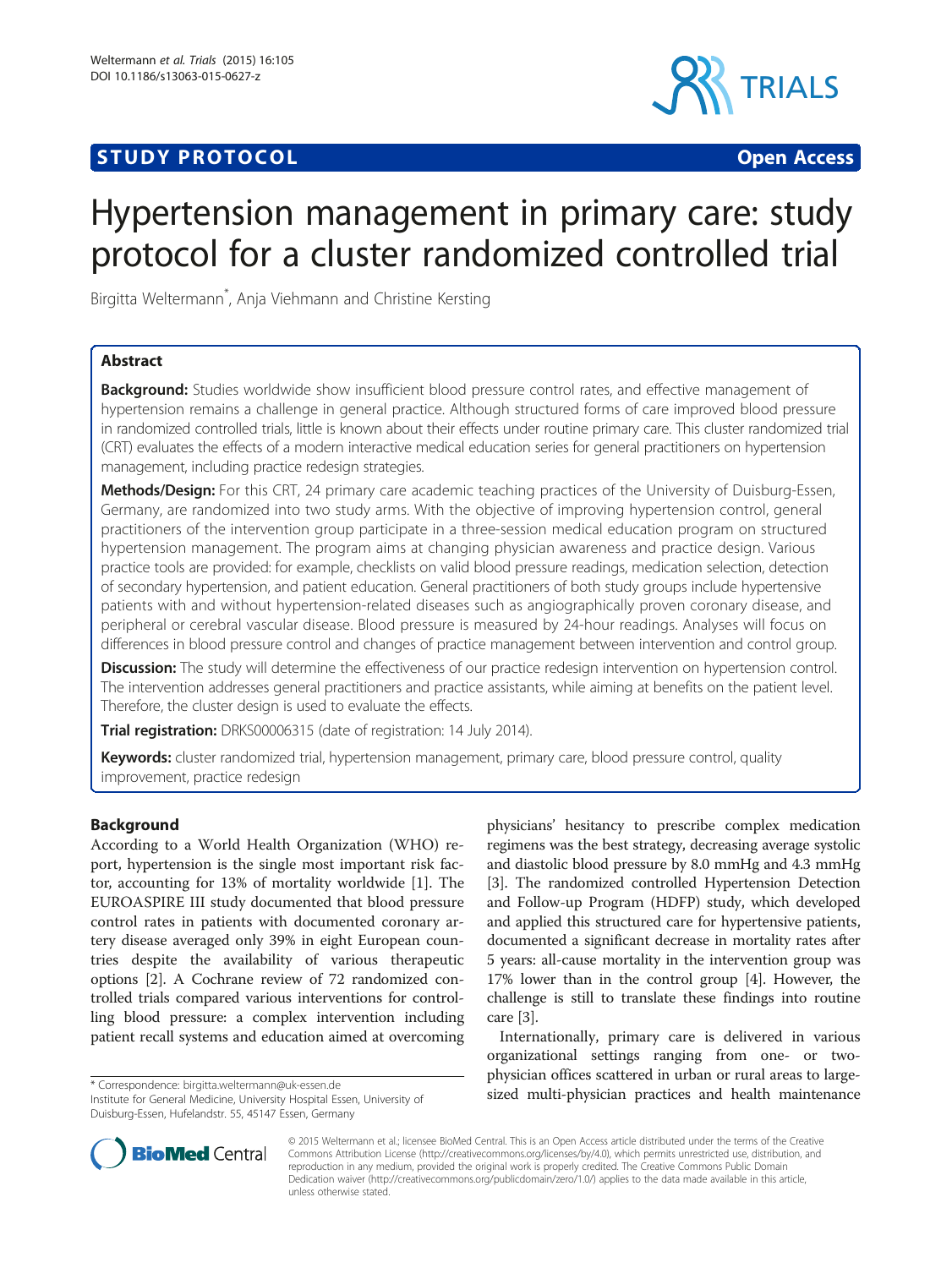organizations. Therefore, strategies to improve hypertension control are needed that are applicable in various clinical scenarios [\[3](#page-4-0)].

This cluster randomized trial evaluates the effectiveness of a modern medical education series for primary care physicians about structured hypertension management on blood pressure control in hypertensive patients. The intervention follows a modern didactic concept with evidence-based, interactive case discussions and practice redesign strategies. Primary care academic teaching practices are randomized into intervention group (education on hypertension management) and control group (no education).

## Methods/Design

#### Study design

The study is designed as a cluster randomized trial with primary care practices as the unit of randomization. The cluster design is used because the intervention (education) addresses practice teams, and thereby aims to improve patient outcomes indirectly [\[5](#page-4-0)]. Additionally, this design takes into account that patients of a certain practice may be more homogenous regarding medical and sociodemographic characteristics than patients of other practices [\[5,6](#page-4-0)]. Each practice cluster includes five patients at minimum.

Practices from both arms will receive the intervention, but sequentially, with control practices receiving the intervention after the follow-up data collection in both study groups.

#### Practice and patient recruitment

The study is conducted in the practice network of 180 primary care academic teaching practices of the University Duisburg-Essen, Germany. These practices are distributed in urban and rural regions of North Rhine-Westphalia with a distance of 5 to 150 kilometers to the Institute for General Medicine in Essen, Germany. All practices belong to the Association of Statutory Health Insurance Physicians North Rhine and Westphalia-Lippe. All practices are requested to take part in one of two network meetings of the institute yearly. Each practice is allowed to choose which meeting to attend: the spring or the fall meeting. All practices that participated in the spring meeting 2013 were asked to participate in this study  $(n = 51)$ . Interested physicians are contacted by telephone to check practice inclusion criteria. Practices are eligible for participating in the study if they provide health services to hypertensive patients and are equipped with at least one calibrated 24-hour blood pressure monitoring device. A total of 24 practices volunteered for participation and fulfilled the inclusion criteria. These practices were randomized in two study arms of equal size. All

participating physicians are asked to sign an informed consent form. Patients are recruited by these physicians.

#### Inclusion and exclusion criteria for patients

Patients are eligible for recruitment if 1) they are  $\geq$ 18 years old and 2) their blood pressure is uncontrolled according to current guidelines: ≥140/90 mmHg in office readings, and/or ≥130/80 mmHg in 24-hour ambulatory measurements (based on the average 24-hour blood pressure), and/or ≥135/85 mmHg in patient self-measurements at home (based on the mean of a one-week protocol with at least two measurements daily) [\[7\]](#page-4-0). Patients with and without hypertension-related diseases such as angiographically proven coronary disease, peripheral or cerebral vascular disease, and/or high risk conditions such as diabetes can be recruited. All patients must be able to give informed consent and to read and comprehend the German language. Patients fulfilling all of these criteria are asked for study participation, receive written information about the study, and sign an informed consent form. A total of 169 patients were enrolled at baseline; of these, 101 (59.8%) were associated with the intervention arm.

#### Outcome measures

The primary endpoint of the study is the change of the blood pressure control rate, defined as percentage of patients with an average 24-hour blood pressure <130/ 80 mmHg. The key secondary endpoints are the changes in average systolic and/or diastolic blood pressure (in mmHg) and changes in practice-specific hypertension management stratified by the intervention status of the practice. All outcomes are measured at baseline (before the intervention) and at follow-up (3 months after the last education session) in both study arms. This results in an average follow-up period of 5 months per patient.

To determine the interventional effectiveness on the patients' level, each study patient receives a 24-hour ambulatory blood pressure monitoring at baseline and at follow-up. To control for confounding, general practitioners complete a questionnaire on medical characteristics of each study patient (for example, diagnosis, comorbidities, medication, and differential diagnoses). Study patients complete a self-administered paper and pencil questionnaire on individual characteristics such as sociodemographic characteristics, risk factors (for example, physical activity and smoking behavior), medication adherence, and management of blood pressure self-readings at baseline and follow-up.

At baseline, general practitioners complete a questionnaire on personal characteristics (age, sex), medical degree(s), additional qualifications, and individual attitudes toward hypertension treatment (motivation and selfefficacy). To determine practice changes after intervention, the follow-up questionnaire focuses on changes in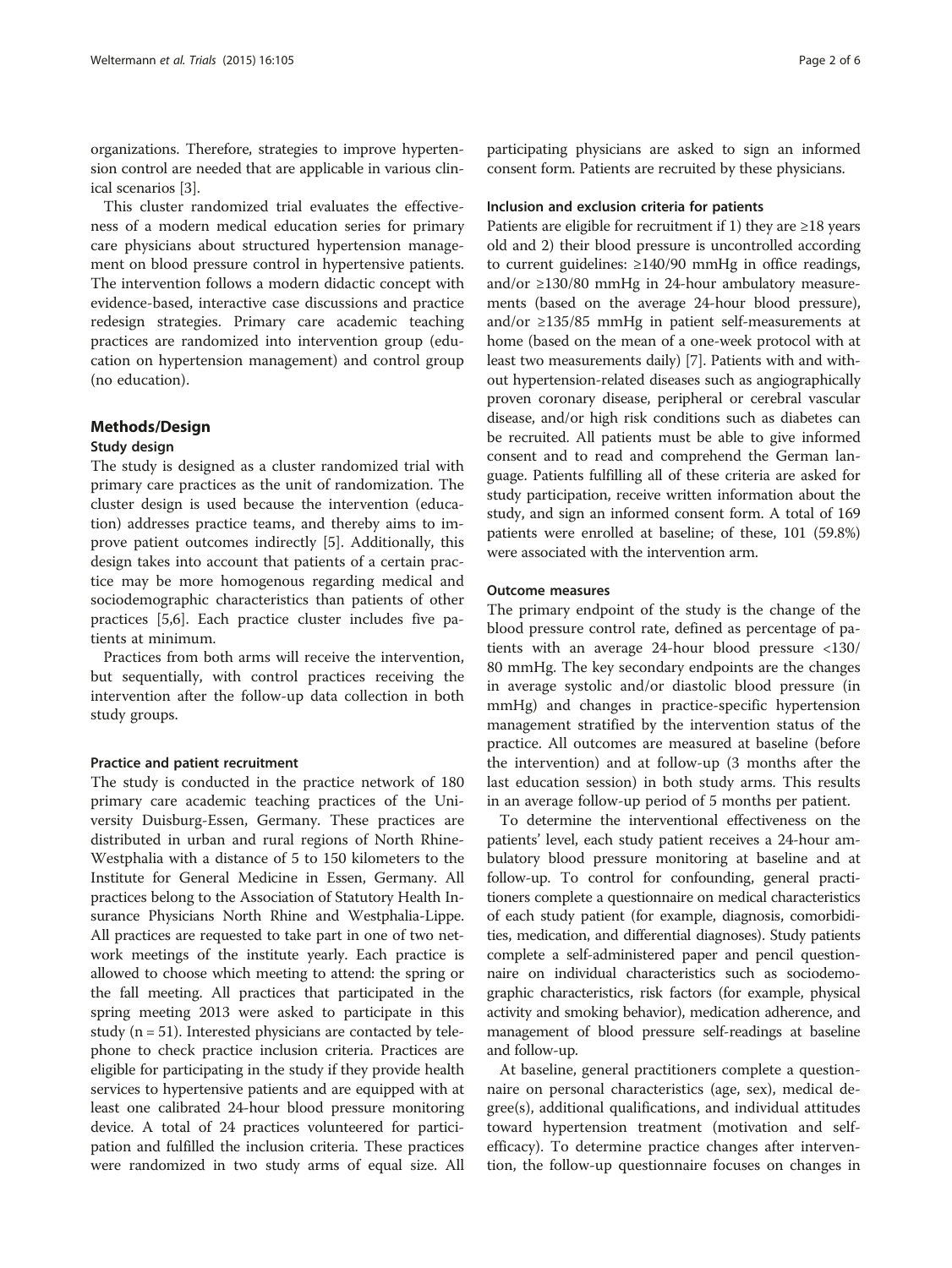daily practice routines and determines which of the hypertension management strategies are implemented by the practices.

#### Intervention group

General practitioners of the intervention group participate in a modern education on strategies of structured hypertension management in primary care. It is conducted as an in-class, three-session medical education program. Central elements of the education are 1) training on valid upper arm blood pressure readings; 2) evidence-based information on resistant hypertension, secondary hypertension, and modern pharmacotherapy, in the form of presentations and group discussions of actual cases; and 3) the introduction and distribution of practice tools to facilitate the long-term implementation of hypertension management. The following practice redesign tools are provided in print and electronic versions:

- 1. current hypertension guidelines [[7\]](#page-4-0),
- 2. 10-step checklist how to obtain standardized upper arm office blood pressure readings according to guidelines [\[7](#page-4-0)],
- 3. template of a blood pressure documentation sheet for serial documentation of blood pressure values by patients,
- 4. list of electronic blood pressure devices that carry the quality seal of the German Hypertension League,
- 5. prescription template detailing how to prescribe an electronic blood pressure device,
- 6. prescription template detailing how to prescribe relaxation training programs (progressive muscle relaxation and autogenous training),
- 7. checklists to assist in the diagnosis of secondary hypertension,
- 8. templates for specialist referral sheets for the workup of secondary hypertension,
- 9. overview sheet specifying the mechanism of action of the various antihypertensives,
- 10. information sheets on blood pressure lowering effects (in mmHg) of different single and combined blood pressure lowering measures such as regular physical activity or intensified pharmacotherapy [[3](#page-4-0)], and
- 11. patient information leaflet about hypertension.

All information sheets are written in an easily understandable language and designed in a clear layout so that they can be used for patient information and education. General practitioners and practice assistants participate in the session on blood pressure measurements, while all other sessions are offered to physicians only. The education sessions are supported by hypertension specialists from the German Hypertension League.

Participating general practitioners are free in their choice of diagnostic and therapeutic strategies. Patient responsibility remains solely in the hands of the general practitioner in charge. Due to the physician-centered approach, study patients receive an indirect intervention.

#### Control group

General practitioners of the control group are offered the same education sessions, but only after completing the follow-up data collection in both study arms. Control group patients receive treatment as usual.

Despite this sequential design, it cannot be excluded that study participation, 24-hour blood pressure measurement at baseline and follow-up, and completing a questionnaire at baseline and follow-up might influence the physicians' and patients' awareness for hypertension in both study arms.

#### Pilot testing

The concept of this structured hypertension management for primary care, which is introduced during the education sessions, was developed in one exemplary teaching practice in our practice network. It combines guideline-based therapy, patient information on physical activity and diet, checklists for work-up of secondary hypertension, and patient supervision on blood pressure self-measurements according to standard. Patients were instructed about the documentation of blood pressure readings and how to react in case of blood pressure extremes. Patients with uncontrolled hypertension were scheduled for repetitive appointments to adjust the medications until blood pressure was in the target range or until other factors limited control. A phone recall to reschedule an appointment was performed for patients who had missed an appointment for blood pressure control. The retrospective evaluation of this hypertension management concept used in the model practice demonstrated that this strategy is effective: within one year blood pressure control rate of high-risk hypertensive patients increased from 46% to 74% [[8\]](#page-4-0) and for hypertensive patients in primary prevention, blood pressure control rate increased from 35% to 60% [\[9](#page-4-0)]. The results of the pilot testing are published separately [[8](#page-4-0),[9](#page-4-0)].

#### Sample size calculation

For the primary endpoint, a blood pressure control rate of 35% is assumed for the control group, while a blood pressure control rate of 70% is assumed for the intervention group [[8](#page-4-0),[9](#page-4-0)]. Assuming an equal number of clusters per study arm, an average cluster size of five patients and an intraclass correlation coefficient of 0.05 [\[5](#page-4-0)], ten clusters per study arm are needed to detect the assumed effect using a chi-square test with a two-sided significance level of 5% and a power of 80%. Sample size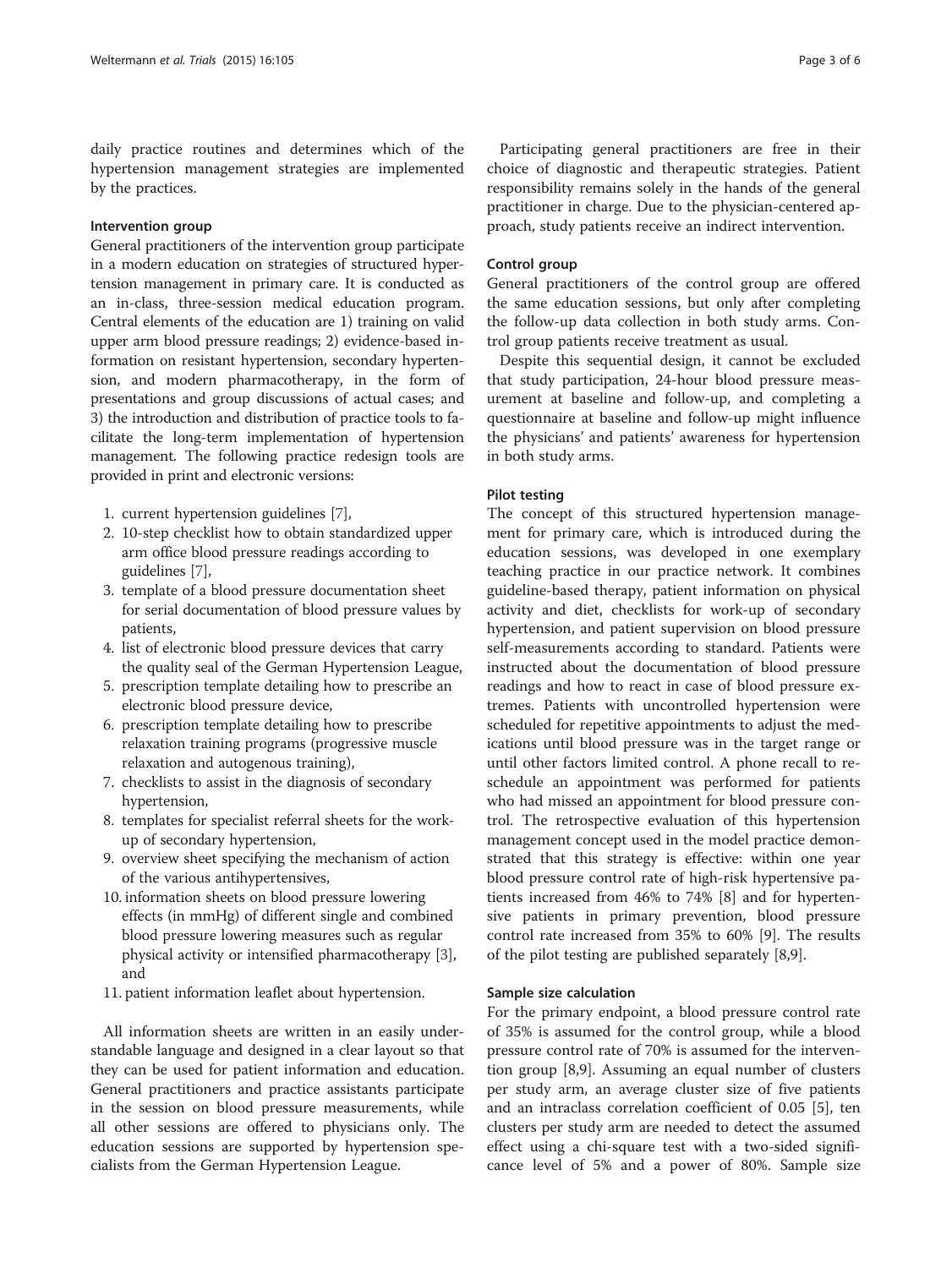calculation was performed in R package CRTSize, function n4props [\[10](#page-4-0)].

#### Quality control procedures

Quality controls are conducted during all study phases. After recruitment, physicians' and patients' inclusion criteria are controlled. Consent forms are checked for completeness. After baseline and follow-up data collection, quality controls are conducted to assure that required data collection documents are complete. Baseline and follow-up data of each study patient are checked using birth date to ensure that data are merged correctly.

The data are entered manually in an electronic database with restricted access. To control for input errors, 10% of the data are entered twice. An error rate of 5% is accepted; otherwise all values are entered twice. The data are checked for plausibility using simple frequencies.

#### Statistical hypotheses, methods, and analyses

The primary endpoint (differences in the blood pressure control rate between intervention and control group) will be analyzed using a chi-square test. A  $P$  value  $<0.05$ will be considered significant.

For analyses of secondary endpoints, average blood pressure levels at baseline and at follow-up will be determined for all study patients and separately for patients of both study arms. Differences between baseline and follow-up will be tested for significance within each study arm using paired t-tests. Differences in the mean systolic and diastolic blood pressure level of patients of the intervention group and patients of the control group will be tested for significance using an adjusted t-test for independent samples, which accounts for the intracluster correlation [[6](#page-4-0)].

The analysis will determine which elements of hypertension management have been implemented into everyday routine during the study period and which of them are regarded as being helpful. To describe the effect of single hypertension management strategies on blood pressure, bivariate analyses will be conducted.

A generalized linear mixed model will be performed to identify predictors on blood pressure control at follow-up. The model will include patient level covariates such as age, sex, lifestyle, comorbidities, and changes in each patient's hypertension management as well as cluster-level covariates such as changes of hypertension-related diagnostic and therapeutic strategies. Modeling will account for cluster effects by random effects modeling. Statistical analyses will be performed using IBM SPSS Statistics for Windows, Version 22.0 (Armonk, New York: IBM Corp.).

#### Ethics and legal aspects

Study conduction complies with the ethical principles of the World Medical Association Declaration of Helsinki [[11\]](#page-4-0). Ethical approval was obtained from the Ethic Commission of the Medical Faculty of the University of Duisburg-Essen (reference number: 13-5537-BO, date of approval: 9 September 2013). Participating general practitioners and patients sign informed consent forms. Physicians' consent forms are sent to the coordinating institute. To guarantee patients' anonymity, patients' consent forms remain in the practices. The study materials referred to the study center at the Institute of General Medicine only contain the patients' date of birth, yet other data allow patient identification.

#### **Discussion**

Studies have identified various barriers for hypertension control in regular care that are structured in physician-, patient-, health care delivery and health care systemrelated factors [\[12](#page-4-0)]. Our cluster randomized trial is based on results from randomized controlled trials that show that complex interventions combining physician education, intensified pharmacotherapy and patient recall systems were most effective in improving hypertension control [\[3](#page-4-0)] and even decreased 5-year all-cause mortality [[4\]](#page-4-0). Our intervention is using physician and practice assistant in-class education as the primary intervention, aiming at long-term hypertension control by modifying practice organization and patient education. Therefore, various hypertension management strategies for practice redesign are offered to physicians (so called 'practice tools') [[13,14\]](#page-4-0).

Cluster randomized trials from different countries evaluated various educational and organizational approaches to improve blood pressure control rates in primary care [[15](#page-5-0)-[24\]](#page-5-0). Most of these studies applied educational sessions for physicians and/or patients in combination with newly designed external support structures [\[15](#page-5-0)-[22](#page-5-0)]. Three types of interventional approaches can be differentiated. The first category comprises patient-centered approaches, for example, used a clinical pharmacist led program [\[15,16](#page-5-0)] or electronic reminders on self-care to improve hypertension control [[17](#page-5-0)]. A second category of studies evaluates physician-support structures, either by external study/ audit centers or clinical pharmacists. These approaches span from feedback on pharmacotherapy by a pharmacist [[18](#page-5-0)] to physician-pharmacist collaborations [\[19,20\]](#page-5-0) to provider-specific audit reports with benchmarking elements [\[21\]](#page-5-0) to physician-centered feedback with therapeutic recommendations by an external support structure to improve blood pressure therapy [\[22\]](#page-5-0). The effects vary from a mean group difference of +0.2 mmHg in systolic office blood pressure [\[22\]](#page-5-0) to −10.3 mmHg in systolic 24 hour blood pressure [[20](#page-5-0)] and from +0.04 mmHg in diastolic office blood pressure [[21](#page-5-0)] to −4.6 mmHg in diastolic 24-hour blood pressure [[19](#page-5-0)]. In comparison to these studies, only a few interventions aimed at internal practice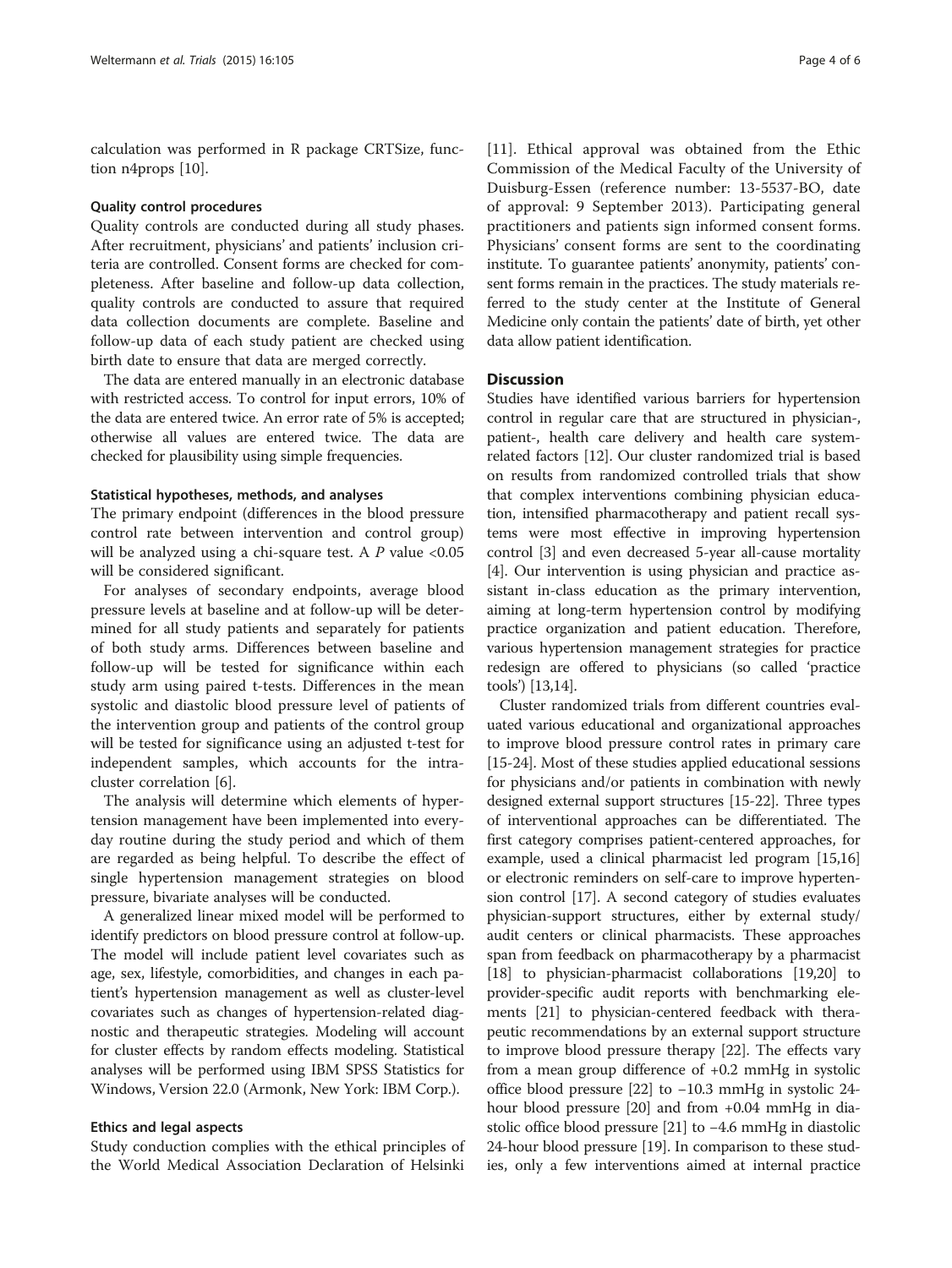<span id="page-4-0"></span>redesign in addition to external support structures. Pouchain et al. introduced calibrated 24-hour blood pressure monitor devices in primary care practices, while Reuther et al. introduced strategies to organize hypertension management in primary care [\[23](#page-5-0),[24\]](#page-5-0). The mean group differences were −4.76/-1.88 mmHg [[23](#page-5-0)] and −1.75/+0.14 mmHg [\[24\]](#page-5-0). In contrast to these studies, we are interested in redesigning primary care without external support structures addressing the physician manager in charge of the practice.

Interventions aimed at changing regular care need to be based on an in-depth understanding of the health care system that they are addressing [13]. We designed our intervention for the German primary care system, which is based mainly on one- or two- (rarely more) physician private practices that self-organize patient care and are regionally distributed in the various neighborhoods close to their patients. These practices typically serve sickness fund and privately insured patients likewise; therefore, they follow the regulations of the various insurance systems parallel. While all physicians and practice assistants in the intervention group will participate in the educational intervention to familiarize them with the array of options of a practice hypertension management, the practices remain free with regard to their choice of diagnostic, therapeutic and practice redesign strategies. Thereby, we follow a core principle of practice redesign that assumes that practice teams know best about their practice-specific contextual factors such as, for example, practice structures or organization [13]. Practitioners are more likely to pursue self-selected strategies than a fixed set of approaches.

Methodologically, we will address this expected intercluster variance by three strategies. First, for each practice we will obtain the hypertension management strategies at baseline and follow-up: this will allow us to assess which strategies are newly tried. In addition, the practices will be asked which strategies they will continue to use for their hypertension management. Second, based on this information we will outline typical patterns of hypertension management for inter-cluster analyses. Third, for each patient we will obtain the information in which changes in diagnostic, therapeutic and educational interventions occurred between baseline and follow-up. Depending on the frequencies and potential effects on hypertension control in bivariate analyses, we will include an appropriate selection of single measures or patterns of redesign aspects in the final regression model to describe the effects of the relevant hypertension management strategies on hypertension control in primary care patients.

#### Trial status

The study began in September 2013. Baseline data collection was completed in January 2014. Follow-up data collection was completed in August 2014. Data management, including quality control, is ongoing. Results are expected in summer 2015.

#### Abbreviations

CRT: cluster randomized trial; HDFP: hypertension detection and follow-up program; WHO: World Health Organization.

#### Competing interests

The authors declare that they have no competing interests.

#### Authors' contributions

BW developed the study idea and concept. BW, AV and CK developed the intervention and conceived the study. BW secured its funding. BW and CK drafted the first version of manuscript, AV drafted the analysis plan. All authors critically reviewed the first draft and provided feedback on it. All authors read and approved the final manuscript.

#### Acknowledgements

The Ministry of Innovation, Science and Research, North Rhine-Westphalia, is funding the study. The source of funding does not influence the study design, analyses, interpretation of results or the decision on publication.

#### Received: 28 August 2014 Accepted: 2 March 2015 Published online: 21 March 2015

#### References

- 1. World Health Organization (WHO). Global health risks: Mortality and burden of disease attributable to selected major risks. Geneva: WHO; 2009.
- 2. Kotseva K, Wood D, de Backer G, de Bacquer D, Pyörälä K, Keil U. Cardiovascular prevention guidelines in daily practice: a comparison of EUROASPIRE I, II, and III surveys in eight European countries. Lancet. 2009;373:929–40.
- Glynn LG, Murphy AW, Smith SM, Schroeder K, Fahey T. Interventions used to improve control of blood pressure in patients with hypertension. Cochrane Database Syst Rev. 2010;3, CD005182.
- 4. Hypertension Detection and Follow-Up Program Cooperative Group (HDFP). Five-year findings of the hypertension detection and follow-up program. I. Reduction in mortality of persons with high blood pressure, including mild hypertension. Hypertension Detection and Follow-up Program Cooperative Group. JAMA. 1979;242:2562–71.
- 5. Campbell MJ, Donner A, Klar N. Developments in cluster randomized trials and Statistics in Medicine. Stat Med. 2007;26:2–19.
- 6. Campbell MK, Mollison J, Steen N, Grimshaw JM, Eccles M. Analysis of cluster randomized trials in primary care: a practical approach. Fam Pract. 2000;17:192–6.
- 7. Mancia G, Fagard R, Narkiewicz K, Redón J, Zanchetti A, Böhm M, et al. 2013 ESH/ESC Guidelines for the management of arterial hypertension: the Task Force for the management of arterial hypertension of the European Society of Hypertension (ESH) and of the European Society of Cardiology (ESC). J Hypertens. 2013;31:1281–357.
- 8. Weltermann B, Schlomann H, Mousa Doost S, Gesenhues S. Hypertension management program improves blood pressure control in primary care. Circulation. 2009;120:S483.
- 9. Weltermann B, Mousa Doost S, Schlomann H, Gesenhues S. Hypertonie-Management zur Primärprävention: Welche soziobiographischen und medizinischen Hypertonie-Management zur Primärprävention: Welche soziobiographischen und medizinischen Faktoren beeinflussen die Qualität der Blutdruckkontrolle? DMW. 2010;135:S179.
- 10. Donner A, Klar N. Design and Analysis of Cluster Randomized Trials in Health Research. 1st ed. London: Wiley; 2000.
- 11. World Medical Association (WMA). Declaration of Helsinki. Ethical principles for medical research involving human subjects. 1964. [http://www.wma.net/](http://www.wma.net/en/30publications/10policies/b3/) [en/30publications/10policies/b3/](http://www.wma.net/en/30publications/10policies/b3/). Accessed 16 Mar 2015.
- 12. Cabana MD, Rand CS, Powe NR, Wu AW, Wilson MH, Abboud PA, et al. Why don't physicians follow clinical practice guidelines? A framework for improvement. JAMA. 1999;282:1458–65.
- 13. Locock L. Healthcare redesign: meaning, origins and application. Qual Saf Health Care. 2003;12:53–7.
- 14. Kilo CM, Wasson JH. Practice redesign and the patient-centered medical home: history, promises, and challenges. Health Aff. 2010;29:773–8.